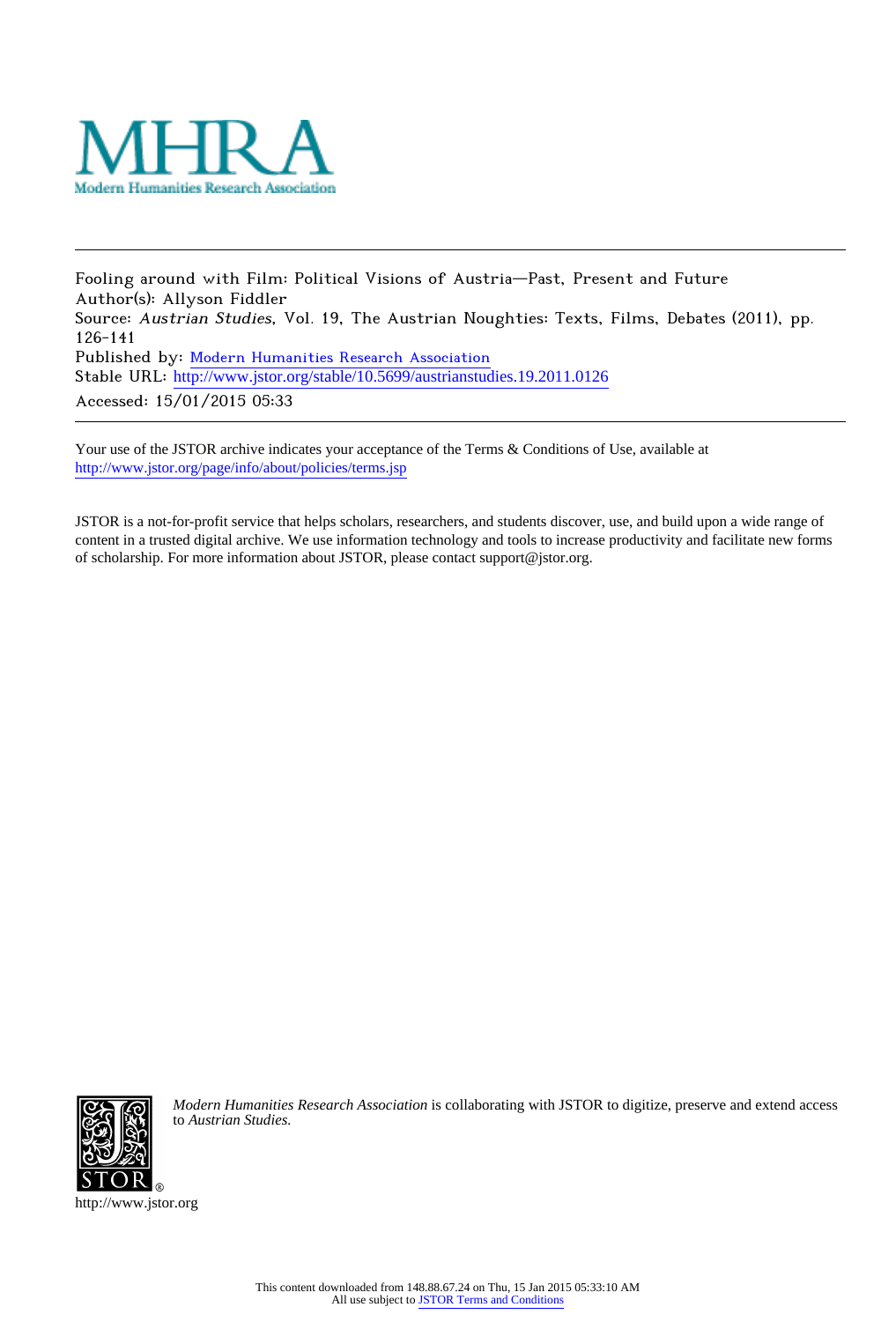# Fooling around with Film: Political Visions of Austria — Past, Present and Future

## Allyson Fiddler

*Lancaster University*

#### **I**

Austrian cinema is experiencing a period of wide-spread acclaim after many years out of the international public's eye. The 1990s and 2000s have brought examples of prize-winning art-house films as well as more popular, box-office successes. Michael Haneke's attainments at the Cannes Film Festival have spanned the noughties decade, with *La Pianiste* (*The Piano Teacher*, 2001) and *Das weiße Band* (*The White Ribbon*, 2009) obtaining the Grand Prix and the Palme d'or respectively. Rarely were Austrian directors even nominated to the Academy Awards' category of 'Best Foreign Language Film' before Stefan Ruzowitzky became its first Austrian recipient in 2007 with *Die Fälscher* (*The Counterfeiters*). If the exponents of Austria's new wave of film-making, such as Barbara Albert, Ulrich Seidl, Michael Glawogger, Michael Haneke and others, are generally known as social realists favouring narratives or documentations of gritty, everyday issues and themes, the two lesser-known directors on whom the present article focuses, Walter Wippersberg and Peter Kern, take a more playful cinematic approach towards their subject matters. Nevertheless, both films discussed here maintain a serious, political agenda that is very much influenced by contemporary social realities.

Wippersberg's *Die Wahrheit über Österreich: oder Wie man uns belogen hat* (2001) and Kern's *1. April 2021: Haider lebt* (2002) are examples of films that use the documentary mode to satirical ends, and in so doing they provide commentary on contemporary political events as well as on Austrian political history.<sup>1</sup> They might be said to represent two types of 'fake' documentary or mock-documentary, with, in the first instance, a film that styles itself with all

<sup>1</sup> Wippersberg's film was first broadcast on 8 November 2001. The Österreichischer Rundfunk (ORF) then showed a director's cut version on 10 February 2002. See http:// members.aon.at/wippersberg/%D6sterreich.html [accessed 28 July 2011]. Kern's *1. April 2021: Haider lebt* débuted in cinemas in 2002 and was issued as number 87 of the *Edition Der Standard* collection 'Der österreichische Film' in October 2007. Translations of Kern's film text are taken from the DVD's English subtitles. Otherwise, all translations are the author's own.

*Austrian Studies* 19 (2011), 126–41 © Modern Humanities Research Association 2011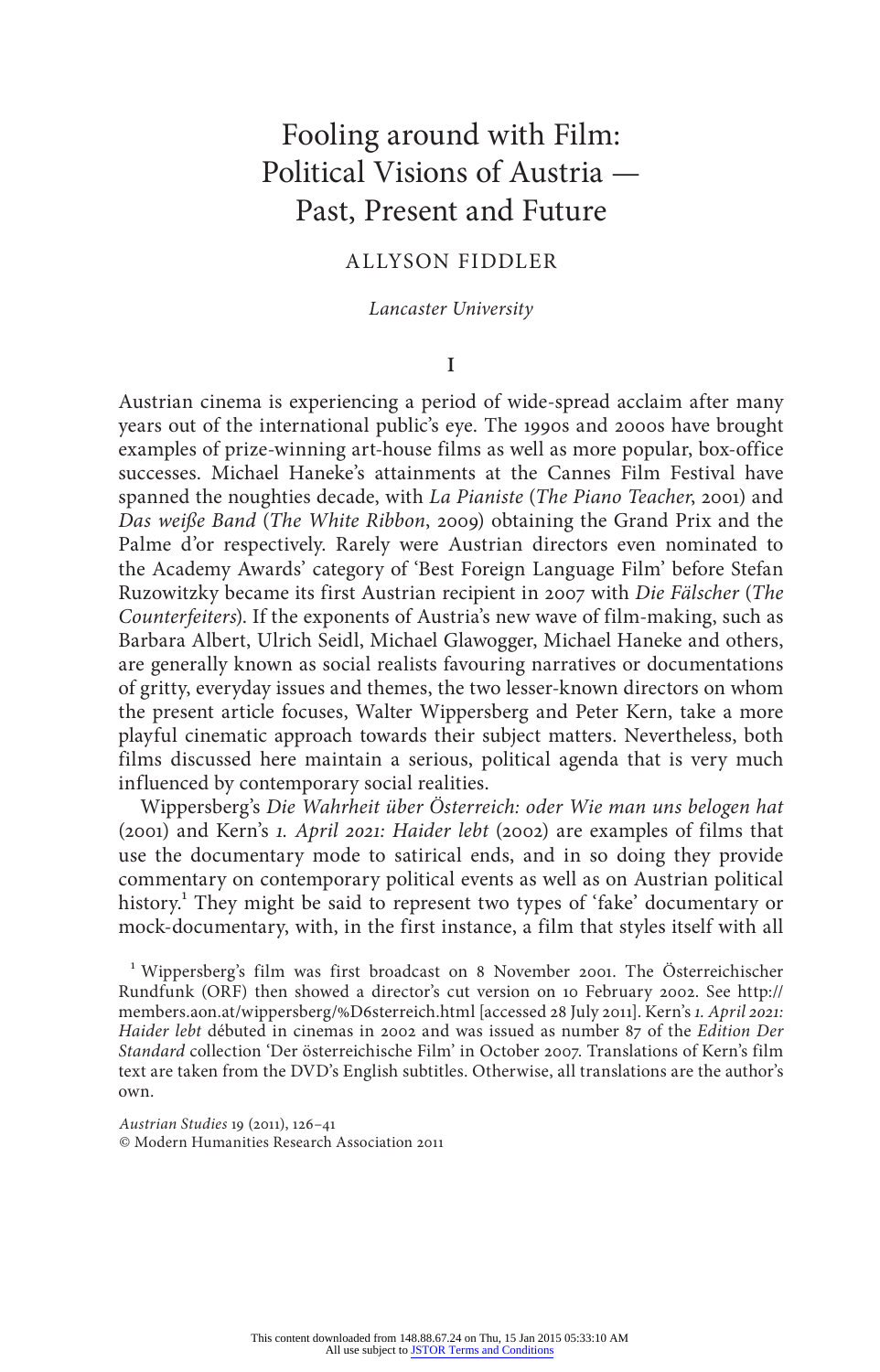the codes and conventions of a classic information film (Wippersberg) and, in the other (Kern), a film whose near-future setting marks it as fiction but which foregrounds the investigative activities of a young German filmmaker protagonist (played by August Diehl) setting out to make a 'documentary' film about contemporary Austria and to hunt down the now vanished political leaders, Jörg Haider and Wolfgang Schüssel.

Alexandra Juhasz and Jesse Lerner define fake documentaries as 'fiction films that make use of (copy, mock, mimic, gimmick) documentary style and therefore acquire its associated content (the moral and the social) and associated feelings (belief, trust, authenticity) to create a documentary experience defined by their antithesis, self-conscious distance'.<sup>2</sup> Theorists of fake documentary often underline how its many variations serve to destabilize the very notion of the 'real', and further, to question the possibility of truthfully representing that reality. In short, fake documentaries are seen as undermining the documentary genre *per se*. 3 While the two Austrian examples discussed here undoubtedly do toy with the parameters of documentary and raise some interesting questions about how the 'real' can be represented or intervened in, their significance derives from more than mere aesthetic playfulness. Their additional contribution stems from the ways in which they cut across contemporary political discourse and undermine some of the so-called 'truths' continually performed and perpetuated by populist far-right politics. The key aims of the present article, then, are twofold: firstly, to situate the work of these two Austrian directors and foster a greater critical reception of their work, and secondly, to read these examples of noughties' filmmaking for the ways in which they reflect on their contemporary sociopolitical environment, opposing and debunking some of the tenets of far-right, populist thinking.

Both *Die Wahrheit über Österreich* and *1. April 2021* might be said to draw a certain amount of impetus from a recently revived comedy of the post-war period, namely from Wolfgang Liebeneiner's state-sponsored film *1. April 2000* (1952). Liebeneiner's charming and amusing story is set in a sanitized version of its year of production, in a still occupied Austria, in an invented scenario that presents a platform for protesting Austria's national character as innocent, musical and peace-loving. In it, the fictionalized Austrian prime minister uses 'documentary' film screenings and statements by characters from within the

<sup>2</sup> Alexandra Juhasz and Jesse Lerner, 'Introduction: Phony Definitions and Troubling Taxonomies of the Fake Documentary', in *F is for Phony: Fake Documentaries and Truth's* 

<sup>3</sup> It has long been established that the documentary form itself constructs narratives and uses codes and conventions in a similar manner to fictional modes. See Bill Nichols, *Representing Reality: Issues and Concepts in Documentary* (Bloomington, 1991). On the various classifications and functions of fake documentary or mock documentary, see Jane Roscoe and Craig Hight, *Faking it: Mock-documentary and the Subversion of Factuality* (Manchester, 2001). It is not the intention of the current analysis to pursue the exact 'degree' (Roscoe and Hight) of mockumentary to which these two films adhere.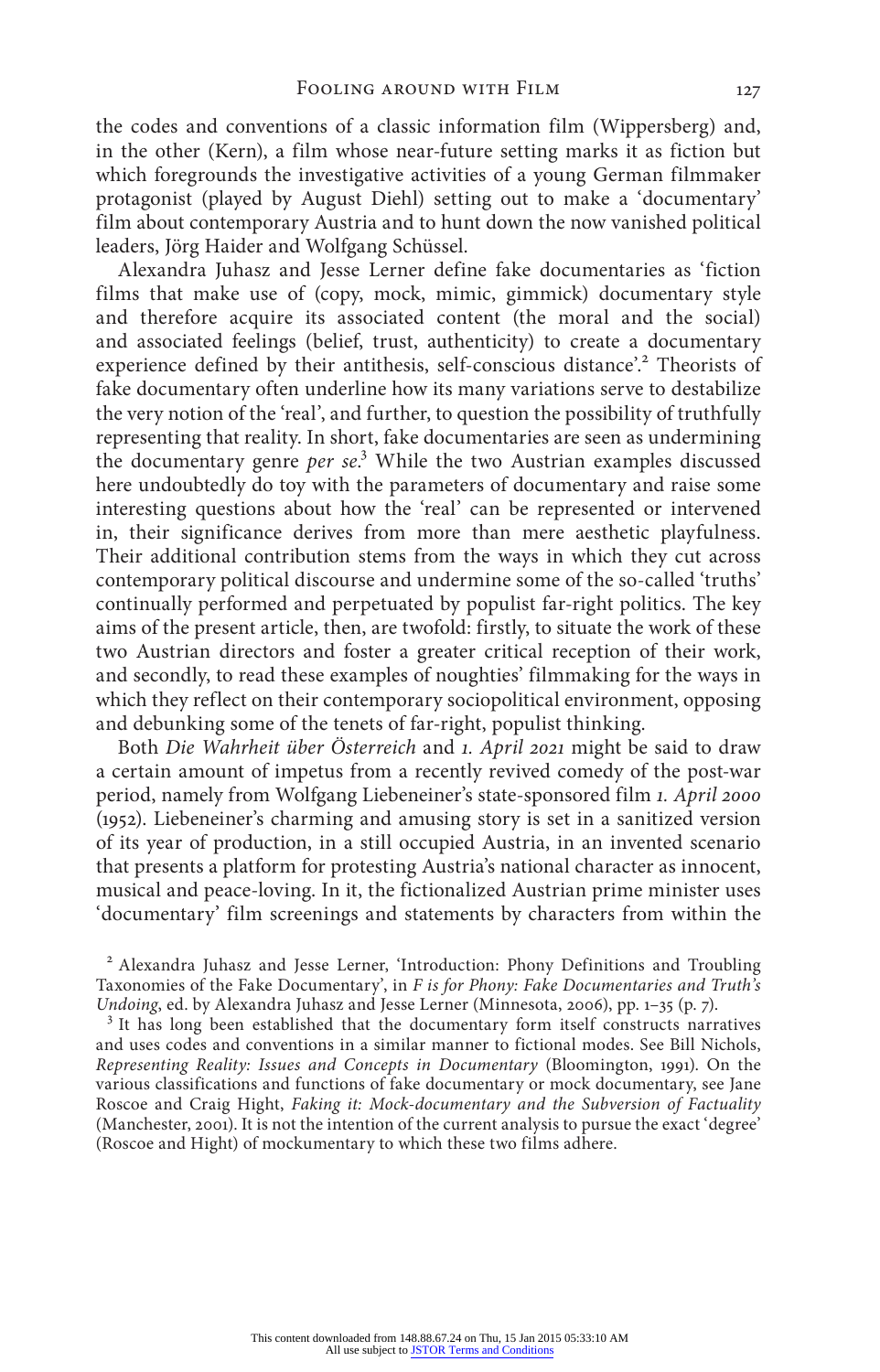fiction to prove to the leader of the World Protection Commission (a sciencefictionalized 'United Nations'), not only that Austria's long history is marked by acts of Christian defence (in the Crusades, for example), preference for music and culture over war-mongering (Lipizzaner horses 'dancing' rather than riding into battles) and monarchic reigns forged by marriage rather than military aggression (as the famed Habsburg's policy, 'tu felix Austria, nube' is invoked), but that as a consequence of this demonstrable harmony, the country should be re-granted its status as a sovereign, independent state. Liebeneiner's film, made three years before Austria signed its state treaty and saw the four allied powers withdraw from its territory, makes no mention of the period 1938–1945 and reads, as critics and reviewers have noted, more like a tourist advertisement for Austria, covering everything from music, dancing and the beautiful architecture of Vienna while mobilizing a cast of the most famous Austrian actors of the day in a plot with numerous romantic strands to delight its home audience.<sup>4</sup>

Where Kern's film references Liebeneiner's in its title, Wippersberg might be said to satirize more the actual raison d'être of the earlier film. Accordingly, Wippersberg's film concludes by having its fictional, historian anchorman reassure the (Austrian) viewer-addressees — as Liebeneiner's prime minister reassures the fictional, international court — that the proof he has just brought before them should now allow them to sleep with a good conscience. They must no longer give credence to the — falsified — histories that postwar historiography has insistently peddled. 'Wir Österreicher sind kein politisierendes, wir sind ein musisches Volk' [We Austrians aren't a political people, we're a musical people], the presenter confirms, having unveiled to the film audience numerous examples of corrective historical 'evidence'. Liebeneiner's 1952 characters predominantly narrate stories of Austrian history from previous centuries and political eras, whereas the stated objective of Wippersberg's ironic 2001 'documentary' — according to its fictional historian protagonist — is to investigate Austria's participation in twentieth-century wars and ultimately to disprove in particular the allegations of anti-semitism and of enthusiastic national-socialist sympathy.

### **II**

*Die Wahrheit über Österreich* deals with the many reverberations of what is widely agreed to be one of the founding myths of postwar national identity formation: the Moscow Treaty's absolution of Austria in 1943 as the first victim of Hitlerite aggression. Austria's victim status and the subsequent moments when Austrians have been brought together by events that have disadvantaged

<sup>4</sup> On the contemporary reception of Liebeneiner's film, see Beate Hochholdinger-Reiterer, 'Politik getarnt als Aprilscherz: zur Rezeption des Österreich-Films *1. April 2000*', in *1. April 2000*, ed. by Ernst Kieninger et al. (Vienna, 2000), pp. 73–111.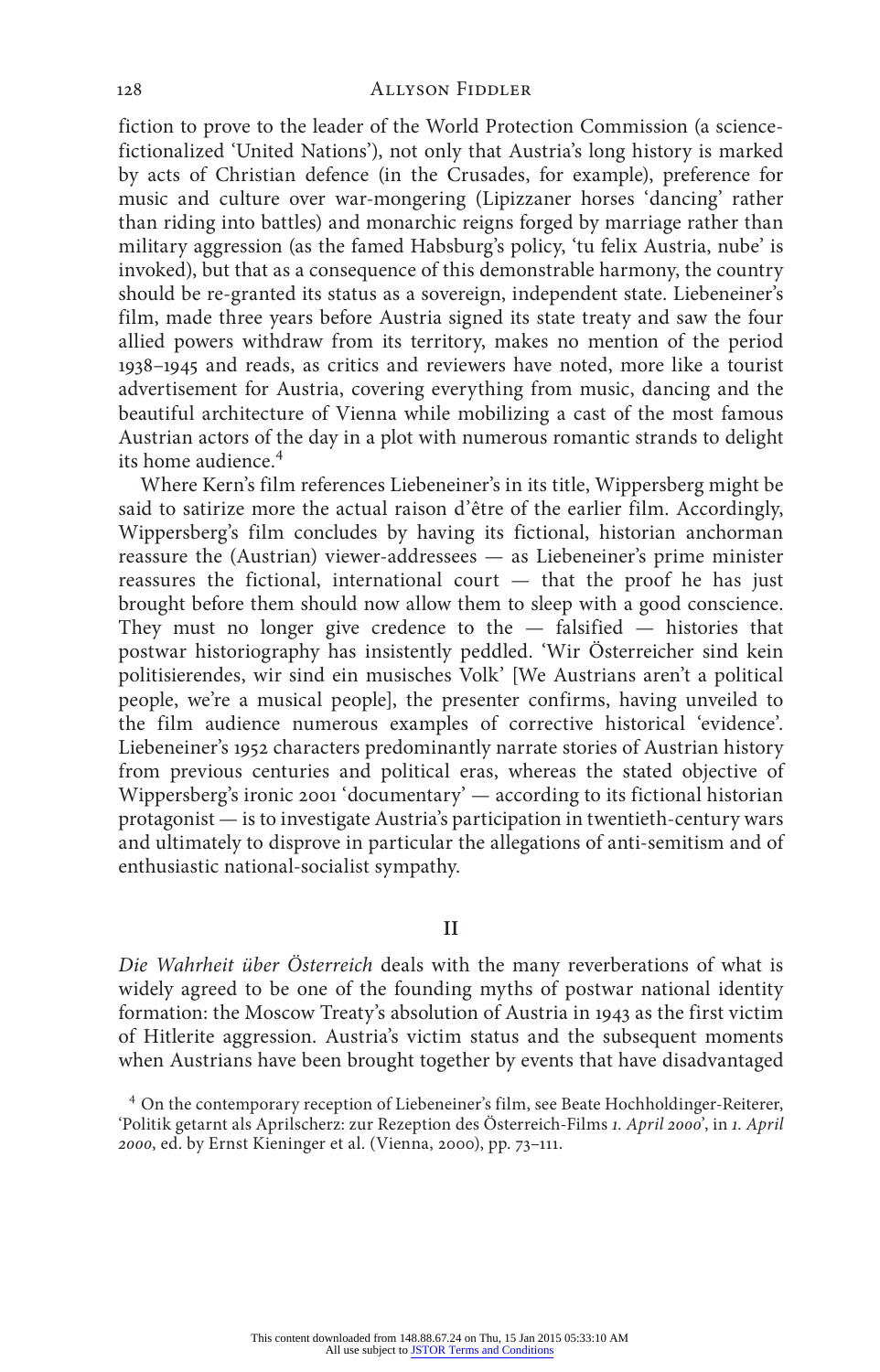them or besmirched their reputation abroad are starting-points for many other critical works of culture, satirical or otherwise. The film discussed here revisits moments of supposed victimization in international sport<sup>5</sup> as well as moments of international political condemnation such as the Waldheim affair of 1986. What gives Wippersberg's film new purpose and instantly locates it as a post-2000 'Wende<sup>76</sup> protest is its allusion, at the very outset of the film, to the European Union's sanctions against Austria following the inauguration of a coalition government forged between the Austrian People's Party (Österreichische Volkspartei, ÖVP) and the Freedom Party of Austria (Freiheitliche Partei Österreichs, FPÖ) in February 2000.

Following a brief, political montage of historically unrelated images, including former president Kurt Waldheim, an unknown Jewish man hiding in a wardrobe, Josef Stalin, former FPÖ leader Jörg Haider giving a thumbs up and a victory sign, and the ÖVP foreign secretary at the time of the film's making, Benita Ferrero-Waldner, smiling, a certain, fictional 'Prof. Dr. Bernhard Hopfgärtner' introduces the weighty topic that will form the basis of 'his' fiftyfive-minute documentary film. Sitting in front of a fluttering Austrian flag, he alludes first to the famous description of Austria by Pope Paul VI in 1971 as an 'island of the blessed' and juxtaposes this sharply with the recent interference by the then fourteen states of the EU into Austrian affairs: 'Österreich. Eben noch als eine Insel der Seligen gepriesen, dann auf einmal ins Gerede gekommen. Und ausländische Staaten haben sogar versucht, uns vorzuschreiben, wer dieses Land regieren dürfe und wer nicht' [Austria. Recently still praised as an island of the blessed, then suddenly a talking-point. And foreign states have even tried to prescribe to us who should be allowed to govern this land and who should not]. The reference, then, is a veiled but instantly recognisable nod to the diplomatic measures taken against Austria in 2000 for including the populist right-wing FPÖ party in its coalition government. The sanctions were lifted after only seven months when the EU-commissioned report pronounced that Austria did indeed adhere to common European values (including those pertaining to the rights of minorities and immigrants) even whilst the authors of the report remained critical of certain political practices.7

<sup>5</sup> This has been a popular theme in noughties' culture. See Allyson Fiddler, 'Sport and National Identity in the "New" Austria: Sports Plays by Jelinek, Franzobel and Streeruwitz', in *Blueprints for No-Man's Land: Connections in Contemporary Austrian Culture*, ed. by Janet Stewart, Simon Ward and Astrid Becksteiner (Peter Lang, 2005), pp. 111–30. <sup>6</sup> The term 'Wende' [political turn] is used in the Austrian context to refer to the turn

in political direction signified by the election results of November 1989 and the inclusion of the FPÖ in the coalition government of February 2000. For a wide-ranging analysis of the election successes of far-right political parties, including the FPÖ, in a European comparison, see Kai Arzheimer and Elisabeth Carter, 'Political Opportunity Structures and Right-Wing Extremist Party Success', *European Journal of Political Research*, 45 (2006), 419–43.

<sup>7</sup> On the sanctions see Richard Mitten, 'Austria all Black and Blue: Jörg Haider, the European Sanctions, and the Political Crisis in Austria', in *The Haider Phenomenon in*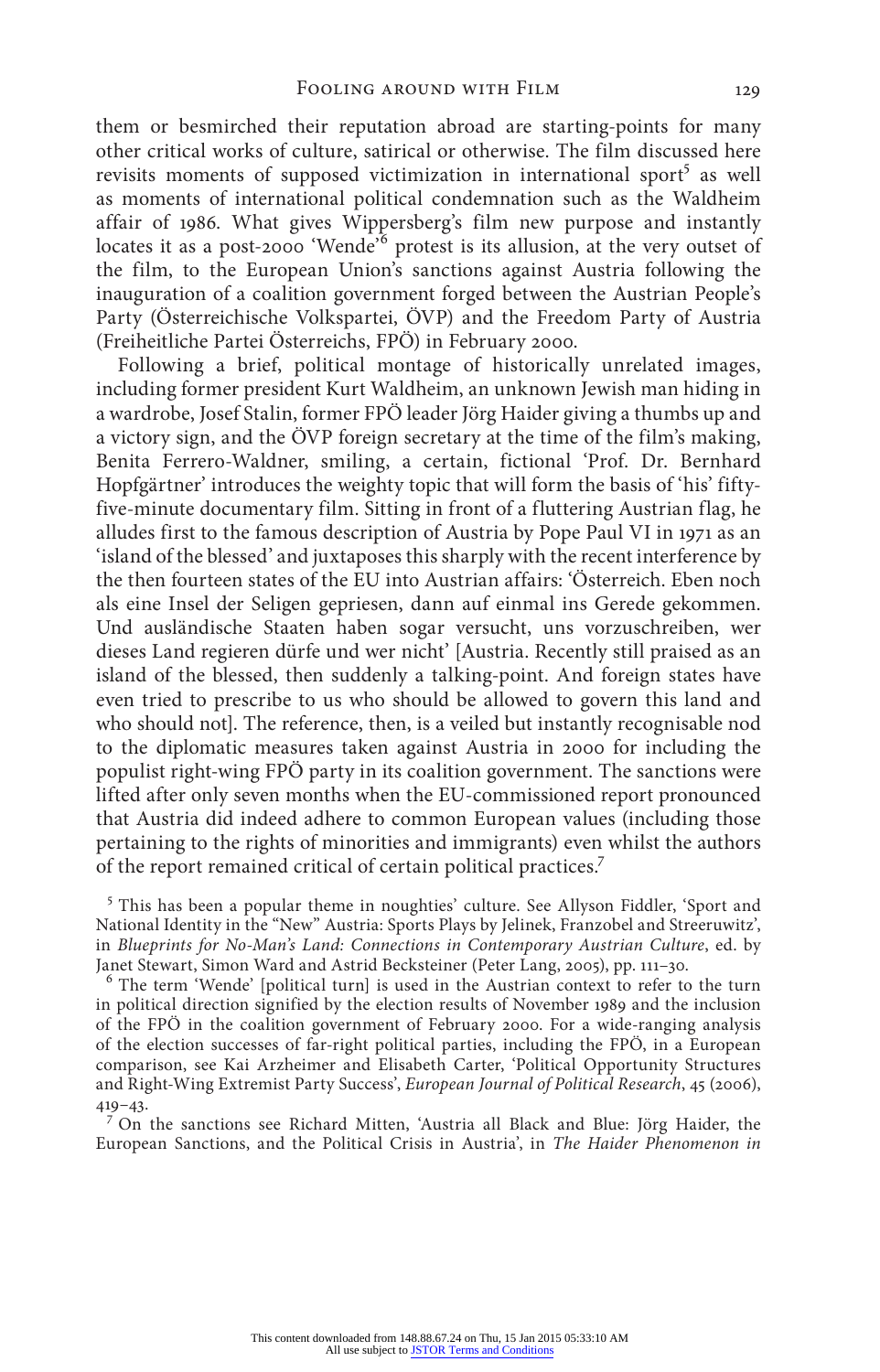The central ruse of *Die Wahrheit über Österreich* is to have Prof. Dr. Hopfgärtner lay claim to his research having uncovered the 'true' history of Austria and to his being able to prove the validity of this new version of events via a sequence of documents and films he has uncovered in the KGB archives following the fall of the Soviet bloc. Using the standard devices of an expositional television history programme, then, Wippersberg has his actor 'historian' show us newly found, black-and-white film footage, interview snippets with various living witnesses who have been tracked down, and academic expert testimonies from university professors of German literature and history. Wippersberg thus mobilizes the whole gamut of factual film devices in his satire. The imitation of documentary conventions becomes more and more comical, however, as the scenarios presented are coded as absurdly exaggerated, the acting is pointedly shaped for the camera to record the relevant evidence, and the aesthetic markers are ironically laden, for example by incorporating the white vertical lines suggestive of old footage to make the filmic 'evidence' look authentically 'of its time'. Thus, the Viennese are shown to have resisted Nazism and to have found ingenious places for large quantities of Jews to hide in their appartments, sheltering on average, as the 'statistics' now prove, around two Jews per head of population. A retired university professor, with the suitably suggestive militarysounding name Prof. Dr. Attila Baranovicz and dressed in his traditional, folksy Lederhosen and Lodenmantel, is about to comment that this proves to him that Austria really was 'overrun' with Jews at the time. But the television history programme that constitutes Wippersberg's satire swiftly censors Baranovicz mid word ('Ich hab ja damals schon gesagt, dass Österreich total verju...)', so that the viewers complete Baranovicz's reprehensible thoughts for themselves.

As a professor at the Viennese film academy since 1990, the director of many films and author of screenplays as well as novels, essays and plays, Wippersberg is well versed in the theory of genre itself, but his following is most decidely not an academic but a popular one, as can be seen by the near cult status of his earlier mock ethnographic film about the people of Upper Austria, entitled *Das Fest des Huhnes* (1992).<sup>8</sup> His made-for-television films can be said to question the formation and projection of knowledge and images of knowledge, but the self-reflexive element of the later example, *Die Wahrheit über Österreich*, is more complexly layered. *Das Fest des Huhnes* works hard at sending up some of the traditions and characteristics of the director's home region of Upper Austria, but it also obliges home viewers to open their eyes to the westernized assumptions of anthropologists and enthnographers as they set

*Austria*, ed. by Ruth Wodak and Anton Pelinka (New Brunswick, 2002), pp. 179–212. The report by Martti Ahtisaari, Jochen Frowein, and Marelino Oreja, adopted in Paris on 8 September 2000, is available at the United Nations' Office of the High Commissioner of Human Rights, at http://www2.ohchr.org/english/bodies/hrc/docs/ngos/HOSI-1.pdf [accessed 28 July 2011].

<sup>8</sup> *Das Fest des Huhnes* was produced for television in 1992 by the ORF. The ORF released Wippersberg's film on DVD in 2003.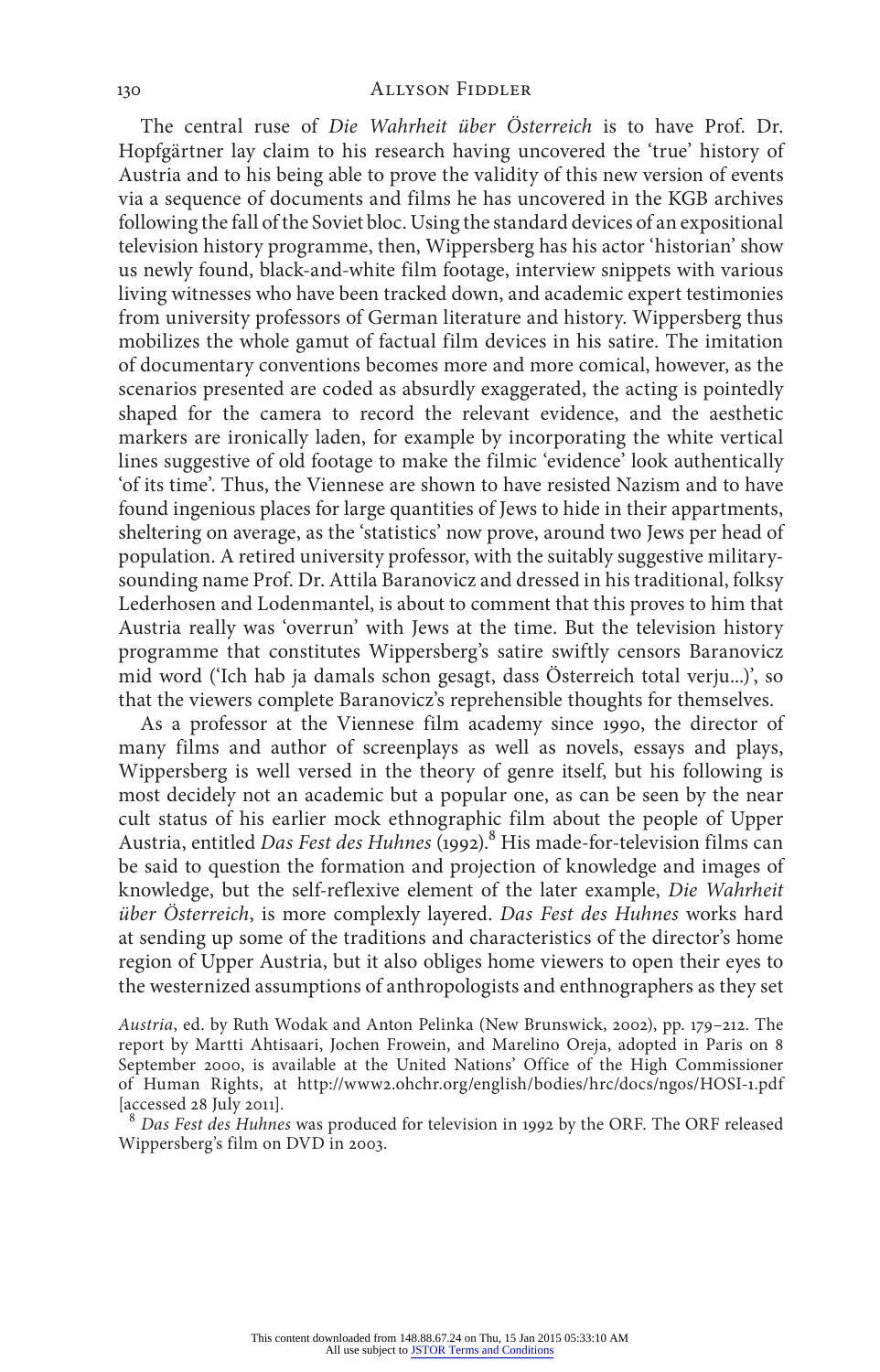out to apply their supposedly sophisticated methods of analysis and inference on the African tribes they explore and explain for European audiences. Jane Roscoe and Craig Hight comment of 'mock-documentary', Wippersberg's preferred film genre, that it 'assumes a sophisticated viewer able to recognize and participate in the form's largely parodic agenda: in other words, a viewer both familiar with the codes and conventions of documentary and ready to accept their comedic treatment'.9 Wippersberg's conceit in *Die Wahrheit über Österreich* is to revisit Austria's victimization myth by using a mockdocumentary mode to intervene in the documentary mode itself, but with the ultimate purpose of confirming (not negating) the original, i.e. the negative print of Austria's history. Thus, the director sends up those who would wish to exonerate Austria or diminish its crimes by developing an increasingly absurd set of documentary counter-narratives about how Austria's history has been mediatized and anchored in post-war memory-building. The film performs a kind of estranging double bind. It professes a new 'truth', but parodically undermines the inscription of an alternative, uncovered or unmasked, 'true' version of history and thus emphatically reconfirms the extant, accepted 'truth about Austria'. In terms of the generic codes, Wippersberg mobilizes a full range of historical documentary techniques, and his lampooning is accentuated yet further by using Joachim Höppner as the actor to play his anchorman. Höppner's voice is extremely well known both from his own television and film roles but also as the dubbed voice of many famous American film actors, too. Imitating well-known, highly respected Austrian television histories such as the ORF's Österreich I and Österreich II documentary film series,<sup>10</sup> Wippersberg's *Wahrheit über Österreich* parodies the close, almost conspiratorial relationship between presenter and viewer, makes mock recourse to the discourses of science and objectivity but also invokes specific knowledge familiar only to Austrians or Austria-watchers.

In this vein, the film is brought up to date by asking, satirically, just how international opinion could come to view the FPÖ as an undemocratic party and to see its great leader, Jörg Haider, as arch conservative xenophobe, hater of modern, critical art and Nazi apologist. Archival footage of Haider during one of the short courses he took at Harvard University is cut together with contrived and constructed 'interviews' with Haider's supposed fellow student friend, now finance minister of Nigeria, confirming Haider's liberal views on art. His black African friend mentions an unlikely course on modern art for beginners that his friend Haider took at Harvard, and the historian presenter thereby parodically conflates both charges against Haider and seeks to exonerate him from racism as well as from his attacks on the artistic avant-garde. Another

<sup>&</sup>lt;sup>9</sup> Roscoe and Hight, *Faking it*, p. 184.<br><sup>10</sup> Produced by Hugo Portisch and Sepp Riff for the ORF between 1981 and 1995, the documentary TV series *Österreich I* and *Österreich II* refer to the first and second Austrian republics, respectively.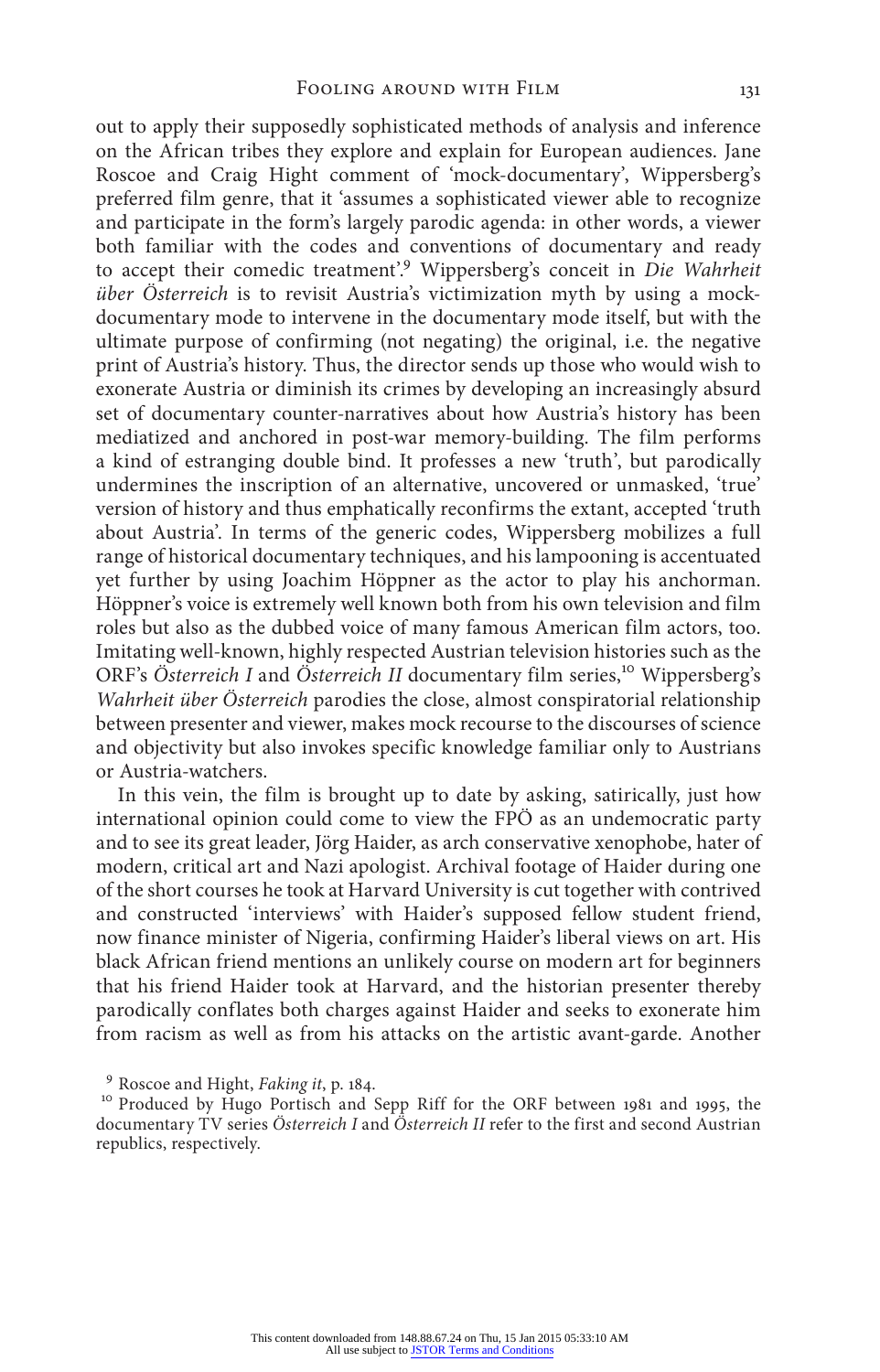#### 132 ALLYSON FIDDLER

sequence sees a Viennese Heurigen waitress confirming that Haider and the avant-garde painter and performance artist Hermann Nitsch were in fact great friends as she shows the camera one of the pieces of art they created together (paint that has clearly been flicked at the wall of the Heurigen). The evidence becomes more and more outlandish and culminates in the presenter's assertion that there was really more than one Haider, and that it was his look-alike who voiced some of the outrageous statements, not the real Jörg Haider, who, the presenter maintains, would never have dreamed of saying some of these things. Haider's infamous, euphemistic description of concentration camps as punishment camps ('Straflager') in 1995<sup>11</sup> or his praise for the 'ordentliche Beschäftigungspolitik' [proper employment policies] of the Third Reich are proven by the fictional announcer to have been made on days when Haider was busy on other official business. Hopfgärtner rallies further to Haider's defence by pointing out that Haider could hardly allege that these remarks were made by somebody pretending to be him as the public would have thought him mad. Wippersberg even has his anchorman use some of the trademarks of Haider's own discourse, for example in his adoption of mock-conciliatory words such as 'meinetwegen' [fine by me] when making some small concession to camera.<sup>12</sup> The mockumentary thus comes full circle as Austria is 'proved' once more to have been the victim of the malicious intervention of other countries. This time, it is the EU that conspires to prevent Austria's natural leadership of the union and to thwart great Austrian leaders such as Haider.

Hopfgärtner's historical tour d'horizon concludes with an exposé of how Austrians could have been tricked into believing the documentary images of mass pro-Hitler hysteria and throngs of fanatical Austrian Nazis. He points out how cleverly the Nazi propagandists edited their footage, claiming that scenes were shot in Vienna when a close-up in fact shows a sign for Tempelhof airport in Berlin or when the newly found, 'real' footage of the Heldenplatz shows one or two disinterested onlookers and a whining stray dog (rather than the familiar images of massed Viennese with their arms outstretched in the Nazi salute). The footage consists of a montage of Hitler's speech and shots of the crowd gathered on the Heldenplatz for the outdoor concert of a much beloved tenor (Richard Tauber), so the announcer argues. But Hopfgärtner's own heavy editing, botched cutting and absurd scenarios underscore Wippersberg's parodic intentions. Wippersberg's film plays self-referentially with the genre of the historical documentary, but its purpose is not to negate the value of

<sup>&</sup>lt;sup>11</sup> The Austrian Presse Agentur reports verbatim the *Profil* magazine interview with Haider of 13 February 1995 at: http://www.ots.at/presseaussendung/OTS\_20000512\_OTS0321/ profil-straflager-urteil-nicht-rechtskraeftig [accessed 28 July 2011].

 $12$  Hubertus Czernin's collection of Haider quotations adopts an example of his use of this word in his book title *Wofür ich mich meinetwegen entschuldige: Haider beim Wort genommen*, ed by Hubertus Czernin (Vienna, 2000). For the quotation about NS employment policies, see the extract of a speech to the Carinthian regional parliament of 13 June 1991 (p. 31).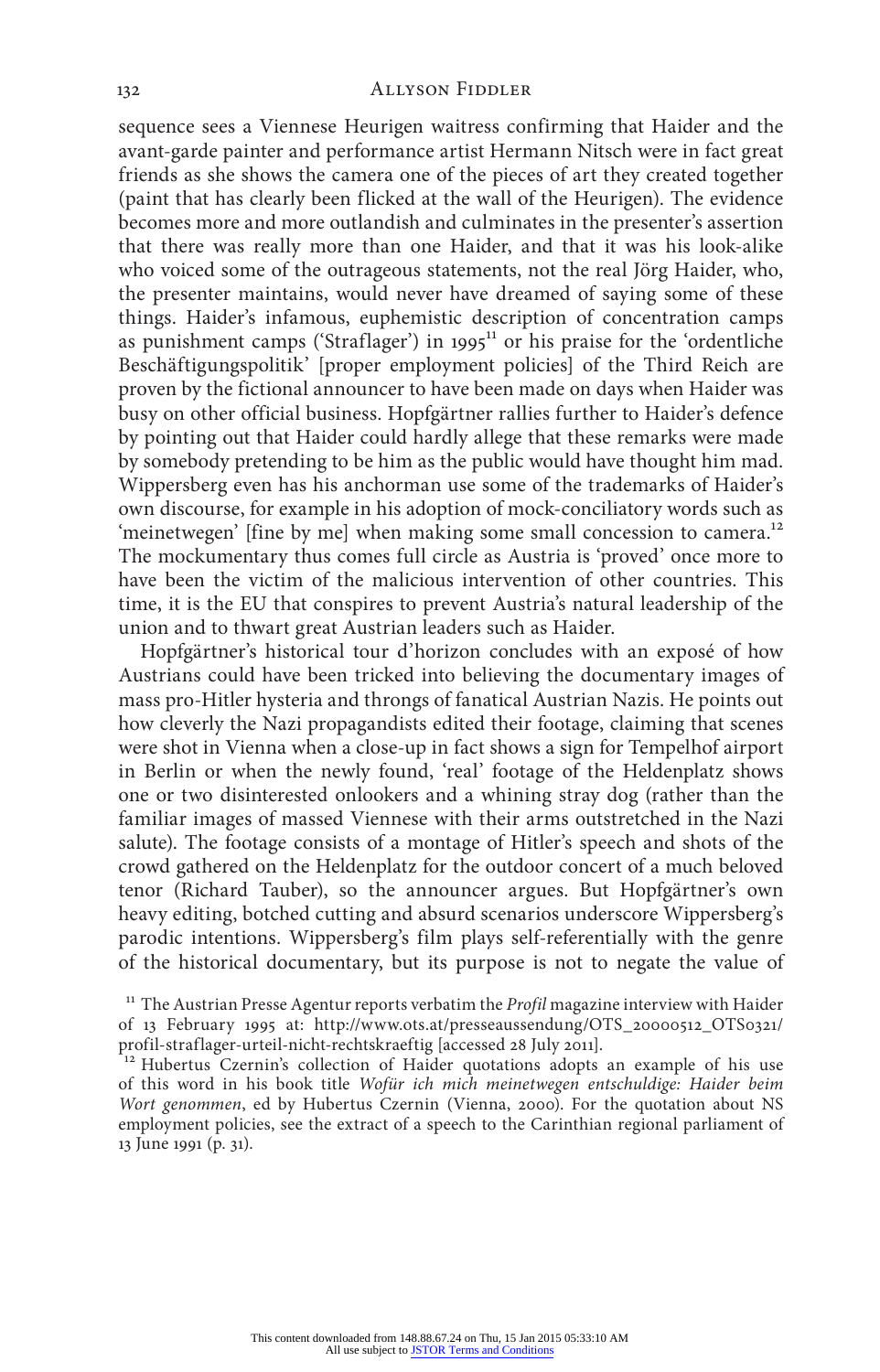documentary media. Instead his film acts as a further reminder of the need to keep reading Austrian history, to be wary of attempts to dupe the viewer or reader of that history and to stay alert to the attempts — by FPÖ politicians, perhaps, or by others — to trivialize the crimes of the past or indeed to perpetrate new ones. Wippersberg guards against the delusional power of political myth-making and the irrational mobilization of emotion to stir up nationalist sentiment, in this case ironically assisting his viewers finally to sleep unperturbed by the falsifications of history. *Die Wahrheit über Österreich* is a protest film, not simply against specific political events (for example the formation of the FPÖ-ÖVP coalition) but against deceptive or biased practices and nepotistic or nationalist mindsets. Ulrike Steiner's description of Wippersberg's 'Doku-Fakes' tries to pinpoint how they work:

Es geht nicht um Dämonisierung der Medien, sondern um Stärkung der Immunkräfte. Es muss schließlich eine Wirklichkeit hinter der 'medienkontaminierten' Gesellschaft geben, deren Strukturen freizulegen sind. Es geht um die Unterscheidungsfähigkeit zwischen 'richtiger' und 'verzerrter' Wiedergabe realer Sachverhalte. So gesehen, sind Walter Wippersbergs Doku-Fakes ein Impfstoff, der gegen die Auswirkungen globaler Verblendungszusammenhänge wirkt.<sup>13</sup>

[It's not a matter of demonizing the media but rather of strengthening the immune system. After all, there must be a reality behind our 'mediacontaminated' society whose structures should be laid bare. It's a matter of being able to differentiate between a 'proper' and a 'distorted' reflection of the facts. Looked at like that, Walter Wippersberg's docu-fakes are a kind of vaccination against the effects of global mystification.]

In its overriding impetus to 'correct' memories of Austria, Wippersberg's fake documentary takes up and exaggerates a central plank of far-right, populist argumentation by playing with the idea of remembering history selectively. 'Populist movements use images of the past in order to cement the community', Patricia Chiantera-Stutte writes, and adds an important, apparent contradition, however, that 'remembering the past is not just a corner stone of the creation of a "heartland". Populist leaders also engender a process of forgetting, as is shown by Haider's deliberate forgetting of National Socialist crimes'.14 The central paradox of Wippersberg's strategy in *Die Wahrheit über Österrich* is that in comically distorting the facts of Austrian history the director seeks rather to remedy any falsifications or revisionist narratives of Austria's past and to make sure that history is not forgotten.

<sup>13</sup> Ulrike Steiner, 'Weltbilder verrücken: Die Doku-Fakes von Walter Wippersberg' in *Die* 

<sup>&</sup>lt;sup>14</sup> Patricia Chiantera-Stutte, 'Populist Use of Memory and Constitutionalism: Two Comments', *German Law Journal* 6.2 (2005), 391–97 (pp. 394–95).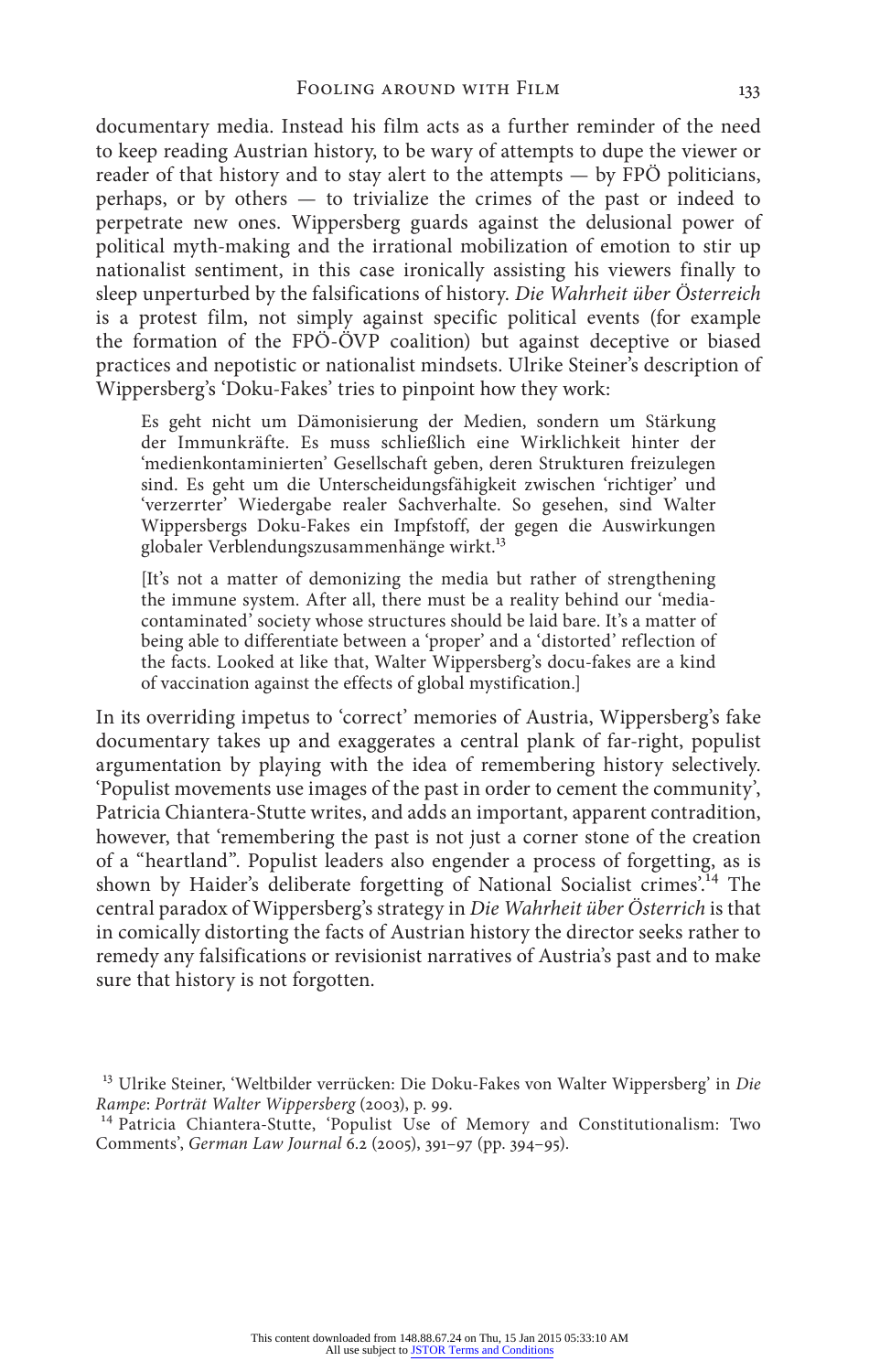#### **III**

Peter Kern's political satire, *1. April 2021: Haider lebt*, had its cinema release in the autumn of 2002 just as campaigning for the next general election was under way and the first, shortlived ÖVP-FPÖ government was nearing dissolution. Many famous actors and writers collaborated in Kern's film, reputedly for low wages or for none at all. This must be seen as a sign of the artistic intelligentsia's support for an often controversial director and actor who is well known for foregrounding political topics, including the gender-political theme of homosexuality. More importantly, the willingness of well-known Austrian actors such as Traute Hoess (Riess-Passer), Günter Tolar (Schüssel), Heinrich Herki (Haider) or Hilde Sochor (ageing social democrat) and the appearance of high-profile Austrian writers in the film, too (for example, Peter Turrini, Robert Schindel, and Marlene Streeruwitz) indicates the creative support and solidarity shown to Peter Kern in his satirical protest against the political climate of Austria in the early twenty-first century. With Martin Strutz, the then head of the Carinthian FPÖ, calling — unsuccesfully — for a ban on the film, Kern's low-budget, self-financed dystopia gained notoriety and excellent publicity even before it had been seen on the screen. The fictional Jörg Haider and Susanne Riess-Passer being gunned down by a Wolfgang Schüssel character singing the Austrian national anthem in the film's absurdist conclusion was felt to be offensive.15 Riess-Passer is ecstatic at having been reunited with her beloved 'Jörgeli', a moment described by the enthusiastic fictional film director, in the most ironic and vulgar intertextual reference, as brilliant, and as reminiscent of the ending of Veit Harlan's *Jüd Süß* (a most vicious piece of anti-Semitic, Nazi propaganda from 1940).

Kern uses the conceit of projecting his Austria forward to a date when the country has just come out of a twenty-year rule by the right-wing coalition but is now under foreign occupation and has become 'Austria-America'. Conceived of at the time of the escalating Iraq crisis, Kern's film prophetically presages the American and British invasion of Iraq and deposition of Saddam Hussein. In the film, it is rumoured that Haider is not dead but has in fact gone into hiding, as has his collaborator Wolfgang Schüssel. Fairground attractions entertain their public by telling historical narratives and using the scary ghouls of Schüssel and Haider. The 'Haider-Monster' turns out to be the real thing, and when the young German filmmaker, August Maria Kaiser from the 'Freies deutsches Fernsehen', finally catches up with him in the closing moments of the film, Riess-Passer and Haider discover that the German filmmaker is in fact their clandestine love child whom they had given up for adoption.

<sup>15</sup> This is reported in Karin Cerny, 'Schüssel tötet', *Berliner Zeitung*, 11 November 2002, https://www.berlinonline.de/berliner-zeitung/archiv/.bin/dump.fcgi/2002/1111/feuilleton/ 0057/index.html [accessed 28 July 2011].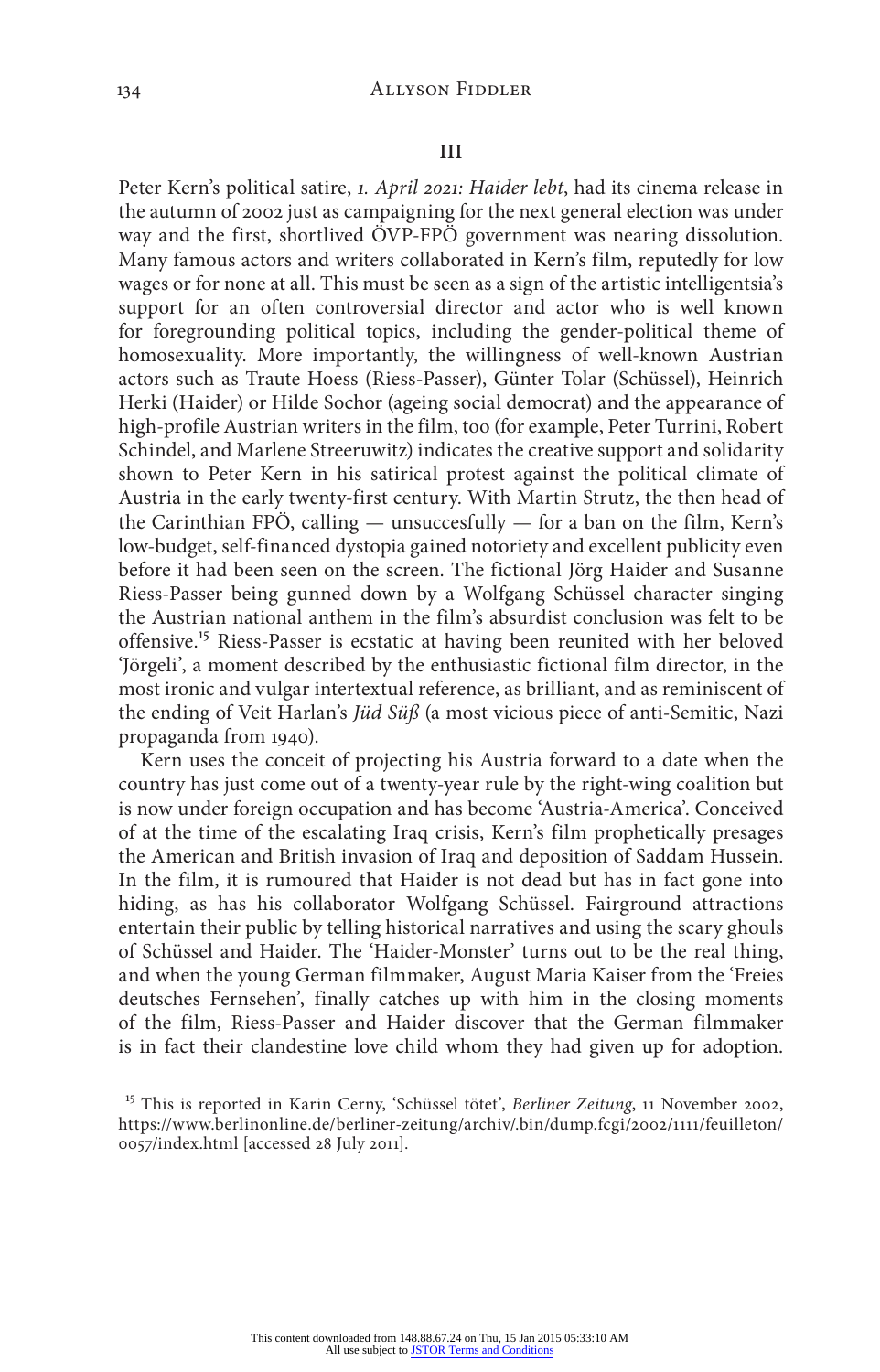Haider says to Riess-Passer that sometimes, instead of spitting on him at the fairground, the people are full of hope and ask (and here he uses terminology that is redolent of National Socialism) whether this is now the 'Endsieg' [final victory]. Kern incorporates moments, too, which suggest the fictional Haider's homosexuality. Following a libel action brought by Haider's widow in 2009, German and Austrian newspapers are currently under an injunction not to describe Jörg Haider as homosexual or bisexual,<sup>16</sup> but to the gay filmmaker Kern, the implication in his 2002 film is certainly not an insult but more a gibe

at the politician's perceived need or attempts to conceal this. When the young documentary filmmaker in *1. April 2021* discovers a CD-Rom Haider has secreted into a roadside shrine as a recorded message to his followers, Kern is able to use a montage of real-life television interview footage of Haider to parodic effect. In the first interview, Haider describes the situation on the ground after the invasion of foreign troops as a kind of civil war, and since the names of countries and forces are omitted, the viewer assumes Haider is describing Austria after the Americans' occupation and not, say, the situation in the former Yugoslavia. The second clip is after Haider's resignation as party leader in 2000 when he effectively ceded the Vice-Chancellorship of Austria and retreated to his home region of Carinthia, but remarked that like a true marathon runner, he was used to having to take a long time to get to his ultimate goal and that he would not rule out becoming Chancellor of Austria some day. The fun poked at Haider's reputation as a sporty family man and at his manner of self-styling as a kind of quasi-religious leader is evident here as it is in many other political lampoons, Elfriede Jelinek's dramolet 'Das Lebewohl' being perhaps the best known example.17 Riess-Passer refers to Haider's followers as the 'faithful' and comments to the protagonist filmmaker, Kaiser, and to the camera: 'Nun sehen Sie wie das Volk Jörgeli liebte. Im Volk lebt er ja ewig; fur mich ja auch' [So now you see how the people loved Jörgeli. He lives on eternally in his people, and for me he does too]. Kaiser's increasing frustration at their wild-goose chase and his Austrian crew member's confession that he liked Haider and had heard all his speeches, results in the filmmaker-protagonist's exasperated provocation that since they could not find Haider, they would just let him die. A kind of funeral, complete with burial cross and chief mourner, Riess-Passer, is staged accordingly for the film within the film, in a move, which, as Robert von Dassanowsky points out, suggests Carol Reed's post-war

<sup>16</sup> This is reported widely in the press. See, n. a., 'Österreich: Toter Haider gewinnt Prozess zu seinem Sex-Leben', 18 November 2009, http://www.ots.at/presseaussendung/ OTS\_20091118\_OTS0321/oesterreich-toter-haider-gewinnt-prozess-zu-seinem-sex-leben, [accessed 28 July 2011] or the report and vast number of reader comments on Elke Galvin, 'Gericht schützt posthum Haiders Privatsphäre', *Kleine Zeitung*, 19 November 2009, http://www.kleinezeitung.at/nachrichten/politik/haider/2207536/zeitungen-angeblichenenthuellungen-zu-haiders-privatleben-verurteilt.story [accessed 28 July 2011].

<sup>17</sup> Elfriede Jelinek, 'Das Lebewohl (Les Adieux)', in *Das Lebewohl: 3 kl. Dramen* (Berlin, 2000), pp. 9–35, first published in *Theater heute*, 5 (2000), 36–41.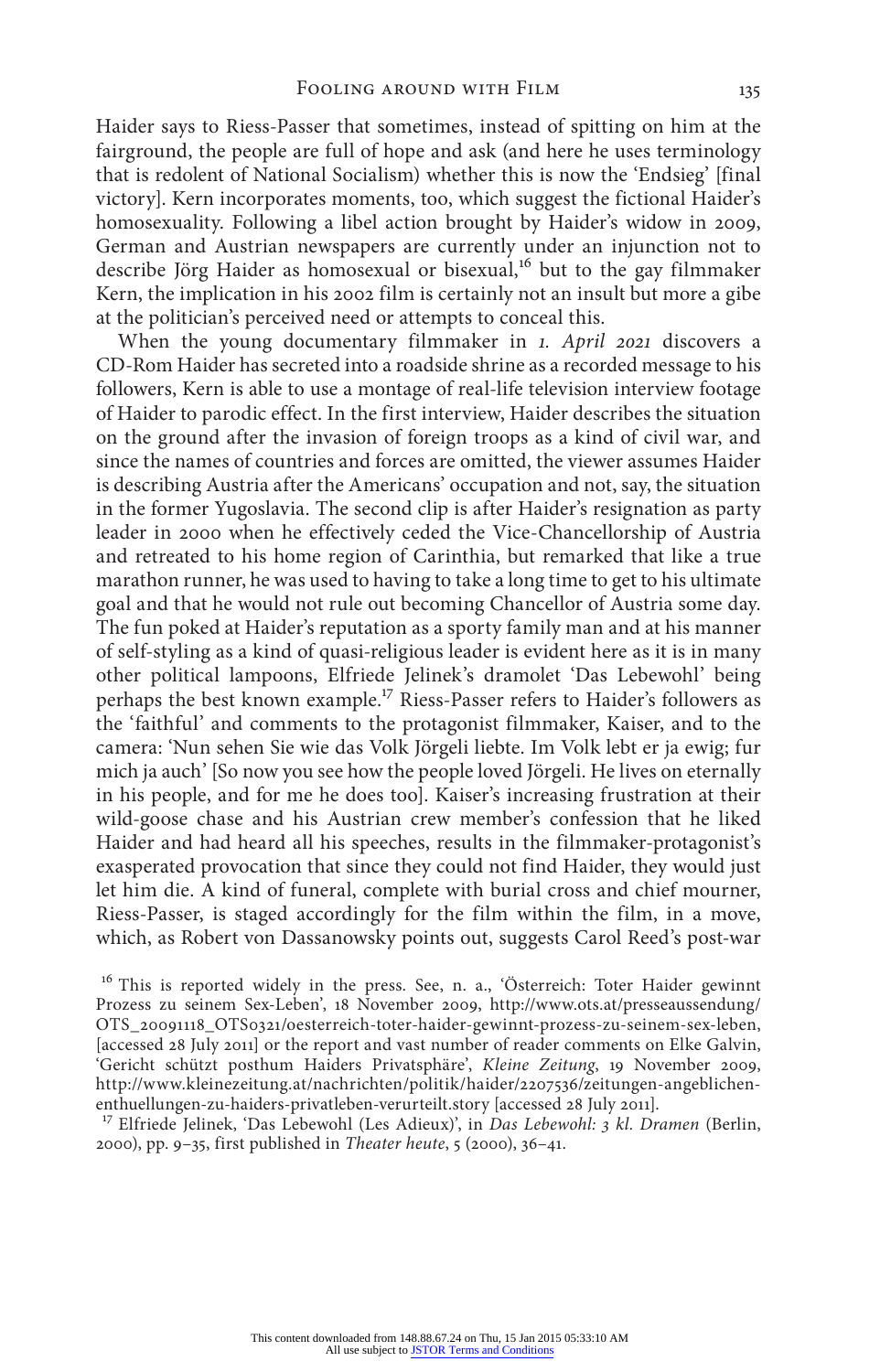Vienna film, *The Third Man* (1949), as its intertext, and when Haider's funeral is arranged, 'the former politician reappears to foment a disastrous ending.<sup>18</sup>

The real Jörg Haider died on 11 October 2008 after driving at high speed and with a high level of alcohol in his blood stream on his way home from late-night socializing with his deputy Stefan Petzner, who later announced emotionally on live radio that he had had a 'special relationship' with Haider. Petzner was removed from his role as successor leader to Haider's BZÖ party, and the BZÖ vehemently refuted that Haider was gay. Although Kern's 'April Fool' pre-dates Haider's death by some six years, the implication of his following as being nothing short of cultic and worshipful was to find uncanny expression in the mass outpouring of grief, the vigils held, and the veneration directed at the deceased politician who was leader of the breakaway party, the Alliance for the Future of Austria (Bündnis Zukunft Österreichs, BZÖ), at the time of his death. His party even campaigned in the regional elections of the following spring with the highly successful slogan 'Ihm zuliebe BZÖ' [BZÖ, for his sake] and gained 45% of the vote in Carinthia.

The titular reassurance that 'Haider is alive!' means that Kern's film has if anything become more political and provocative in the post-Haider period. Asserting by analogy that right-wing extremism lives on is a strategy that Kern has employed in his 2009 film *Blutsfreundschaft* (*Initiation*), fully cognizant of the campaigning strategies of the FPÖ under the current, good-looking, male, populist leader H.C. Strache. *Blutsfreundschaft* is about a fictional, neofascist, political party called the RWT ('Partei für Recht, Würde und Tugend' [The Party for Justice, Dignity and Honour]) and a homosexual relationship between a former Nazi and a young, sixteen-year-old party member who reminds the old man of the lover he had betrayed during the war. The topic of the film is controversial, but the public scandal surrounding the film was caused more by its advertising campaign than by its content. Posters purporting to advertise the party itself were billed with a slogan satirically exaggerating FPÖ statements, for example by H.C. Strache in declining his support for gay marriage. Because the poster seemed to be about a political party (and not a film), and contained the deliberately provocative statement 'Soziale Wärme statt Woame' [a caring society not a gay one] echoing a Viennese pronunciation of the colloquial, pejorative term 'warm', meaning homosexual, the advertising company refused to display the film posters. It was not until a banner was superimposed on the poster stating that Kern's film *Blutsfreundschaft* would be in the cinemas soon, that limited advertising could proceed. Kern and others argued that it did not seem fair that their satire was being rejected while the FPÖ itself could carry on

<sup>&</sup>lt;sup>18</sup> The DVD cover uses a still from the funeral sequence. See http://derstandard. at/3058819/1-April-2021---Haider-lebt?\_lexikaGroup=5 [accessed 28 July 2011]. Robert von Dassanowsky, 'Austria *Hungry*: The Return of a Film Nation', *Bright Lights Film Journal* 51 (2006), http://www.brightlightsfilm.com/51/51austria.php [accessed 28 July 2011].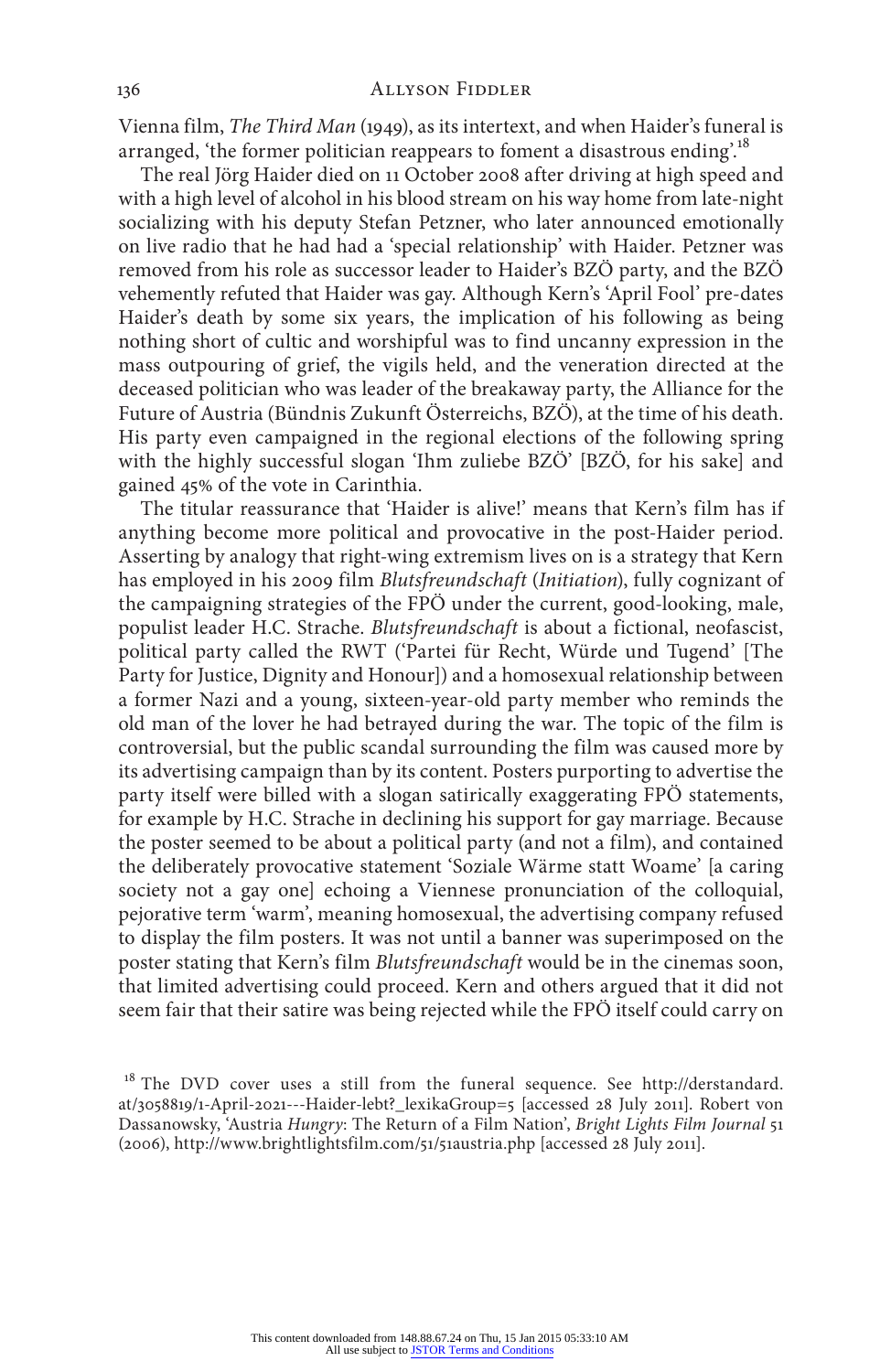advertising with the most offensive homophobic and xenophobic slogans and were not rebuked or restrained for doing so.<sup>19</sup>

In the 2002 film we are concerned with here, the provocative and intertextually resonant title is just one part of what Claus Philipp describes as Kern's general filmic strategy of using distortions to narrate truths ('erzählen vom Wahren im Verfälschten'). This is a deliberate tactic by the filmmaker whose dictum Philipp quotes: 'Mit dem Spiel kann ich reale Verhältnisse komprimieren' [by being playful I can expose real-life circumstances].<sup>20</sup> A major plank of Kern's ludic subterfuge in *1. April 2021* is to have the viewer learn something of how things have been in Austria as a result of twenty years of ÖVP-FPÖ. Fictional Riess-Passer comments on how the German 'Chancellor' Edmund Stoiber the hardliner also well known for his anti-immigrationist stance who in 2002 was prime minister of Bavaria — worked so well with them towards planning the eventual 'annexation of Austria' and in getting the 'Ausländerfrage' [immigration question] under control. To Kaiser's incredulous question as to whether there were in fact any foreigners in Austria during her period in office, Riess-Passer explains that they had completely solved the problem by giving over the UNO-City entirely to immigrants. The latter were allowed twelvehour passes out of their delimited compound if they occasionally wanted to visit the shops of Vienna, and the Viennese would occasionally go there to visit restaurants and eat cous-cous.

The film's political undertones suggesting the anti-immigrationist stance of the FPÖ are anything but subtle. One admiring reviewer responds to the film equally unsubtly by attaching an alternative title, '*Haider Lives: 1. April 2021* (aka *Who the Fuck is Haider*)', dubbing the film 'an all-out agitprop assault' and 'an ultra-campy farce about a far-right Euro politico'.<sup>21</sup> Kern would probably not object to the label of 'ultra-camp' and certainly does not mind his work being labelled 'trashy'. 'Darüber bin ich nicht beleidigt', he asserts, 'weil "Trash" für mich ein Qualitätsbegriff ist. Trotzdem wird man schnell abqualifiziert. Mein "Müll" ist bewusst erzählt' [I don't find it insulting because 'trash' is a marker of quality for me. People do tend to dismiss you very quickly, though. My 'rubbish' is very carefully narrated].22 The conscious crafting of *1. April 2021* does not mean that Kern employs sophisticated camera angles, lighting, or editing. Kern even pokes mild fun at cinematic codes and would seem to have

<sup>19</sup> See Thomas Trenkler, '*Blutsfreundschaft*: Mit den Waffen der Rechtspopulisten', *Der Standard*, 20 October 2009. The web edition at http://derstandard.at/1254311841330/ Blutsfreundschaft-Mit-den-Waffen-der-Rechtspopulisten [accessed 28 July 2011] displays the film's poster advertisements. It is interesting to note that Kern has demonstrated a willingness to pursue politics through official, non-artistic channels by running as a Green Party candidate in the Viennese local elections in 2009.

<sup>20</sup> Claus Philipp, 'Retter der Erniedrigten und Beleidigten: Peter Kern', *Der Standard*, 19 April 2007.<br><sup>21</sup> Olaf Möller, 'Undefeated', Film Comment (July/August 2007), pp. 18-19 (p. 19).

<sup>22</sup> In Philipp, 'Retter der Erniedrigten und Beleidigten: Peter Kern'.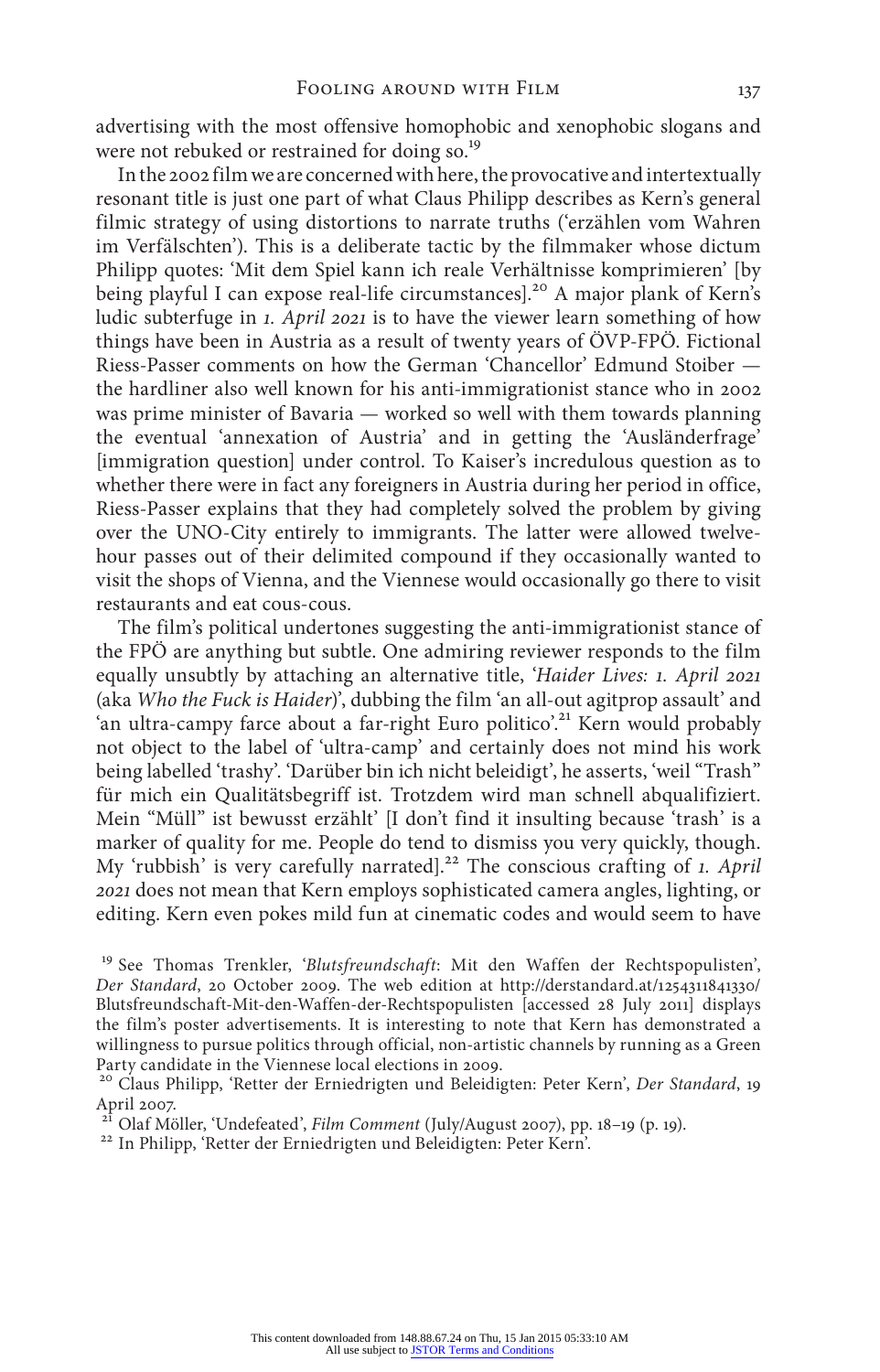#### 138 ALLYSON FIDDLER

no pretensions to emulating an art-house style, having his cipher filmmaker, Kaiser, admonish his cameraman on a number occasions for adopting an 'arty' camera angle or for focusing on something that is not germane to the film. The rebuke comes full circle, too, when the cameraman goads his producerdirector who is about to stage Haider's burial site for the camera: 'Aha, das nennt man eine Dokumentation?' [Oh, so that's how you document things?]. Kern's 'conscious crafting' [bewusst erzähl(en)] lies in the way his film works in a meta-referential fashion. Aesthetically, Kern references the making of film and the styles of filmmaking in a kind of mise-en-abyme. Itself a kind of resistant text, the film plays, too, with the very theme of resistance and deploys intertextual allusions to underscore this idea. Since the Americans have outlawed the use of dialect, the use of Viennese vernacular is laughingly seen as an act of resistance. A secret society even meets up to sing *Volkslieder* to keep Austrian traditions alive. The camera team are led to a secret location in the woods where, in a parodic reference to Truffaut's adaptation of Ray Bradbury's novel *Fahrenheit 451* starring Austrian-born actor Oskar Werner, well-known contemporary writers walk up and down reading out aloud from books and endeavouring to commit them to memory. Kern is clearly not setting up the futuristic American version of Austria to be better than the ÖVP-FPÖ-governed one. As in Bradbury's dystopian America, the viewer of *1. April 2021* infers that independent thinking furthered by reading will be every bit as frowned upon in the new, fantastical Austria, but notes that it is the continuance of *Austrian* culture — some of it read aloud in dialect — to which the Austrian writers dedicate their outlawed reading.

An early sequence in Liebeneiner's 1954 April-fool film from which Kern draws his title, serves as a less obvious intertextual allusion to the resistance theme. The legend of the provenance of the Austrian flag is recounted to the 1950s courtroom via a historical film reportedly sanctioned for use in schools: at the siege of Acre the Austrian King Leopold V removes his belt to reveal a white unbloodied band in the middle of his blood-stained tunic and is permitted by the Holy Roman Emperor to use these red-white-red bands as the banner of Austria. In what could be seen as a nod by Kern to the earlier film's 'documentation' of the burgeoning of Austrian national consciousness via the birth of its iconic flag, the Riess-Passer character performs her act of resistance, she tells us, by occasionally hanging out a bloodied towel on her balcony. Riess-Passer mutters 'rot weiß rot' [red white red] as she sees the wound on the cameraman's face. He has sustained this cut after being attacked by the zombified Austrians patronizing the former 'Café Jelinek', now known as the 'Have-a-nice-day Coffeeshop'. The kindly patriot Riess-Passer wants to tend to the cameraman's wounds, and Kern's omniscient camera now focuses on the very unrealistic dripping of red blood onto the white towel before it is hung out amidst Riess-Passer's explanation of what she sometimes does, 'damit die Leute sehen — hier ist eine, die lebt im Widerstand' [so that the people can see there's somebody living in resistance]. The Austrians understand her ersatz flag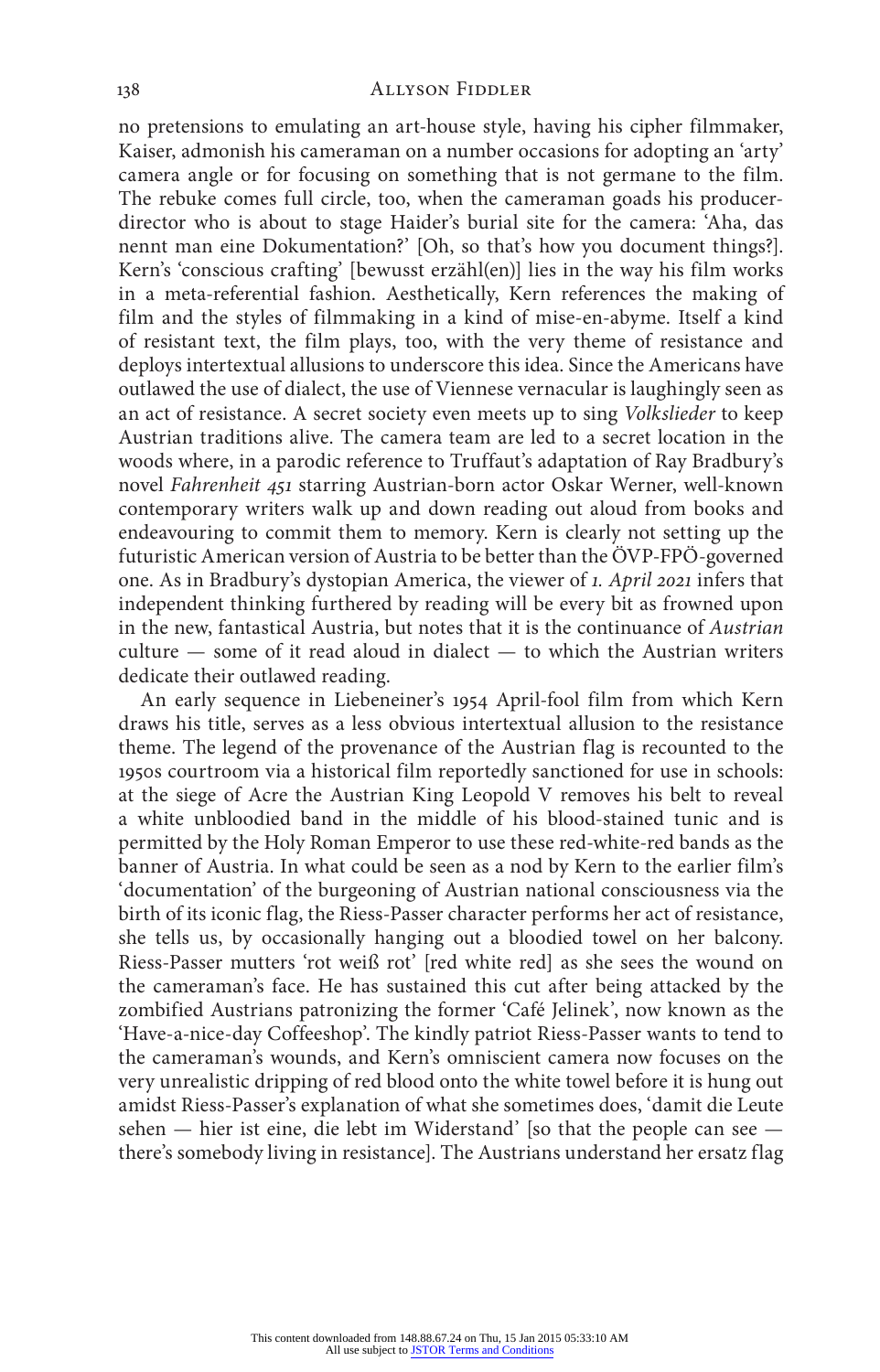and show of patriotism, she implies, but the American occupiers merely think that a child must have been conceived there that night.

If Kern's film is clearly an expression of the artist's disquiet over the FPÖ's — admittedly shared — acquisition of executive power, in common with many other cultural and intellectual commentators Kern does not spare the left wing from his contempt.23 In *1. April 2021*, the SPÖ are a spent force, and when Kaiser and his team track down Sepp Hinterhiersel, a legend of the Left's resistance, what they find is an old soak and his female companion whose current 'resistance' amounts to the smoking of cannabis and experiencing its delusional effects. 'Das ist unser Widerstand', the old lady tells Kaiser, 'Sie machen zwei Züge und die Sozis sind wieder an die Macht' [This is our resistance. Two drags on this and the Socialists are back in power]. She harks back to the 1970s and claims to hear Bruno Kreisky's voice calling from the trees. The attempt on Jörg Haider's life, for which old Sepp is famed, is fittingly unheroic, too, as the former waiter had attempted to serve Haider a glass of poisoned wine but had mixed the glasses up and given it to a different politician instead.

The 'plot' of Kern's political satire is clearly nothing short of absurd, but the hammed-up accents, dead-pan delivery, wooden acting and contrived suspense of the search for Haider and Schüssel are not merely the necessities of a lowbudget film. Rather, they are deployed very deliberately by Kern to produce an ironic excess that is effective in its blunt style of questioning. In a pointed twist on the standard legal caveats that sometimes precede films, the viewer is informed at the outset that the film is only fantasy and that the real people of the same names as the film characters would never do what the film shows them doing. However, should the viewer identify similarities between any living people and fictional characters bearing the same name, then this is only because nightmares have their basis in reality, the warning continues. If the narrative is deliberately improbable, then the rough-and-ready video style of Kern's film is also a calculated tool in enabling the director to create independent art relatively quickly and to do so in a politically perceptive manner. Dietmar Schwärzler comments of *1. April 2021*: 'Dessen billige Video-Ästhetik kreiert affektive (großteils lustige) Momente und berührt gleichzeitig gesellschaftspolitische Wahrnehmungsmuster' [its cheap video aesthetics produce emotional (mostly humorous) aspects and at the same time touch on sociopolitical patterns of perception]. Schwärzler is right to locate in Kern's art a renewal of the political qualities promised by video film when it was first used and promised to be 'ein schnelles, politisches Medium [...], das künstlerische Unabhängigkeit gewährt'  $\alpha$  quick, political medium that gives artistic independence].<sup>24</sup>

<sup>23</sup> Lonnie R. Johnson cites Robert Menasse and Armin Turnher when he asserts that 'some of the most pointed criticism of the SPÖ [Sozialdemokratische Partei Österreichs] comes from intellectuals who have the political label "left"'. See Johnson, 'On the Inside Looking Out: An Essay on Austria's New ÖVP-FPÖ Government, Jörg Haider, and Europe', Austrian Fulbright Commission, Vienna, Working Paper 00–1 (June 2000), n. 37 (p. 25).

<sup>24</sup> Dietmar Schwärzler, 'Zukunftsvisionen. Ein Heimatfilm: Peter Kerns *1. April 2021:*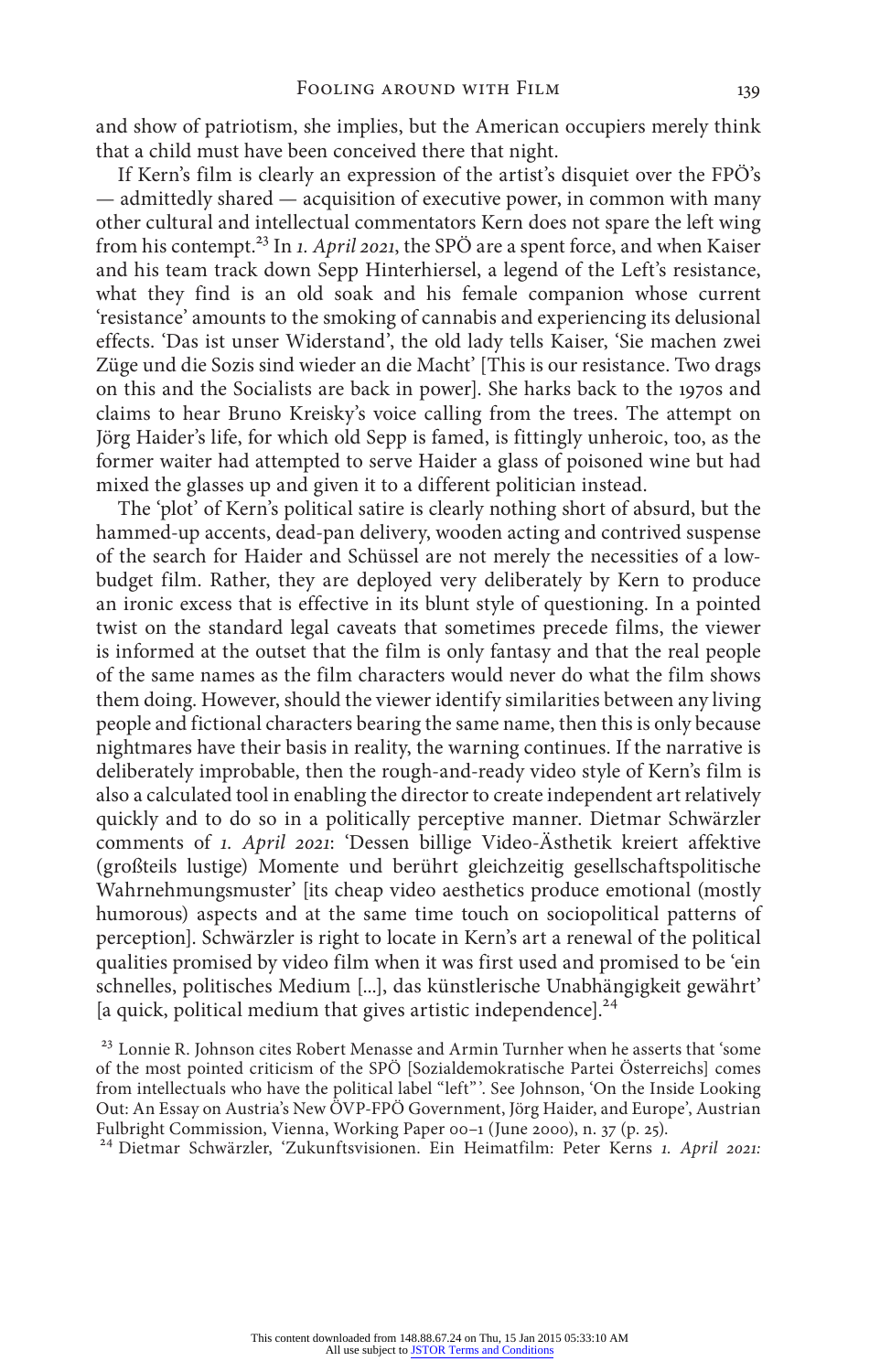Kern's peculiar low-budget cocktail of humorous, dystopian social criticism is punchy and raw, but *1. April 2021* makes its protest heard as acutely as many more sophisticated film projects and should not be overlooked in discussions of political filmmaking. The fake documentary mode is a convenient form for Kern's deconstruction of leading political figures, such as Riess-Passer, but most importantly, the father figure of the movement and would-be leader of the nation, Jörg Haider. In its mock quest to find the previously highly public 'Haider', the film can visit various tropes of Austrian identity (the flag, Austrians' love of song, their dialect) and use exaggerated narratives about these tropes to symbolize nationalist, 'heartland' thinking. If the nationalists feel that their core identity is constantly under threat — by those compatriots who would rather become more European or more cosmopolitan, and by 'foreign' interference in domestic affairs (after the Waldheim affair in 1986 and after the FPÖ election success of 1999), then Kern's strategy is to take this paranoia and project it fictionally in his provocatively 'unreal', parodic, documentary vision of Austria's near future.

#### **IV**

Political filmmaking comes in different guises. Recent cinema has produced examples of films in a variety of genres in which a reflection on contemporary Austrian political realities are a discernible theme or focus. Arguably, if a film is to find box-office success, then political discussions are best hidden in a genre such as the thriller and in a film for which high-profile actors have been recruited.<sup>25</sup> Swiss director Urs Egger's 1998 adaptation of Austrian writer Josef Haslinger's novel *Opernball* (1995) provides an example set in contemporary Austria. In Egger's fast-paced action film about a young neo-Nazi and the mass killing of thousands of innocent people at the state opera ball, the rise of intolerance towards foreigners in mainstream society and politics in the film's scene-setting is clearly open for viewers to interpret as an exaggerated analogy of turn-of-the-century political developments. The most obvious — and least commercial — examples of political films centring on the turn in Austrian politics in 1999/2000 are a series of short protest films gathered together under the banner 'Die Kunst der Stunde ist Widerstand' [The Art of the Day is Resistance] and ranging from demonstration footage through political satire and more avant-garde strategies of critique.26

Mockumentary is the predominant guise of the two films discussed here,

*Haider lebt*', *Der Standard*, 3 October 2007. The text also features on the box of the DVD edition.

<sup>25</sup> Terry Christensen and Peter J. Haas report comments by Franco-Greek film director Costa-Gavras to this effect in Terry Christensen and Peter J. Haas, *Projecting Politics: Political Messages in American Films* (Armonk, NY, 2005), p. 287.<br><sup>26</sup> See Allyson Fiddler, 'Lights, Camera, ... Protest! Austrian Filmmakers and the Extreme

Right', *Journal of European Popular Culture*, 2.1 (2011), forthcoming.